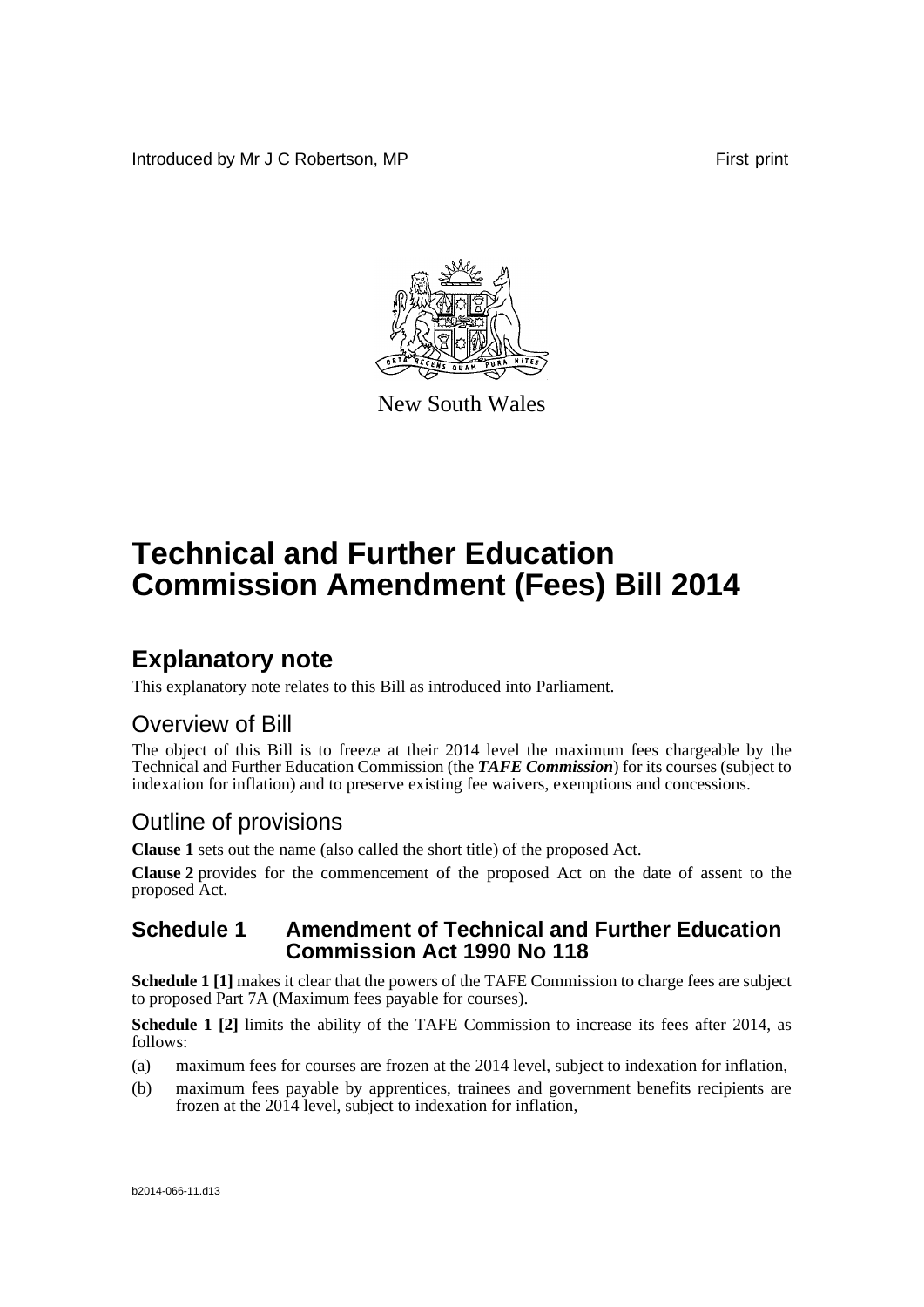- (c) the complete exemption for Aboriginal and Torres Strait Islander students and students with a disability that applied in 2014 is preserved,
- (d) the complete exemption for special access courses that applied in 2014 is preserved,
- (e) provision is made for the indexation of fees, where applicable, having regard to changes in the Sydney Education Group Index recorded by the Australian Statistician.

**Schedule 1 [3]** provides for the making of savings and transitional regulations consequent on the enactment of the proposed Act.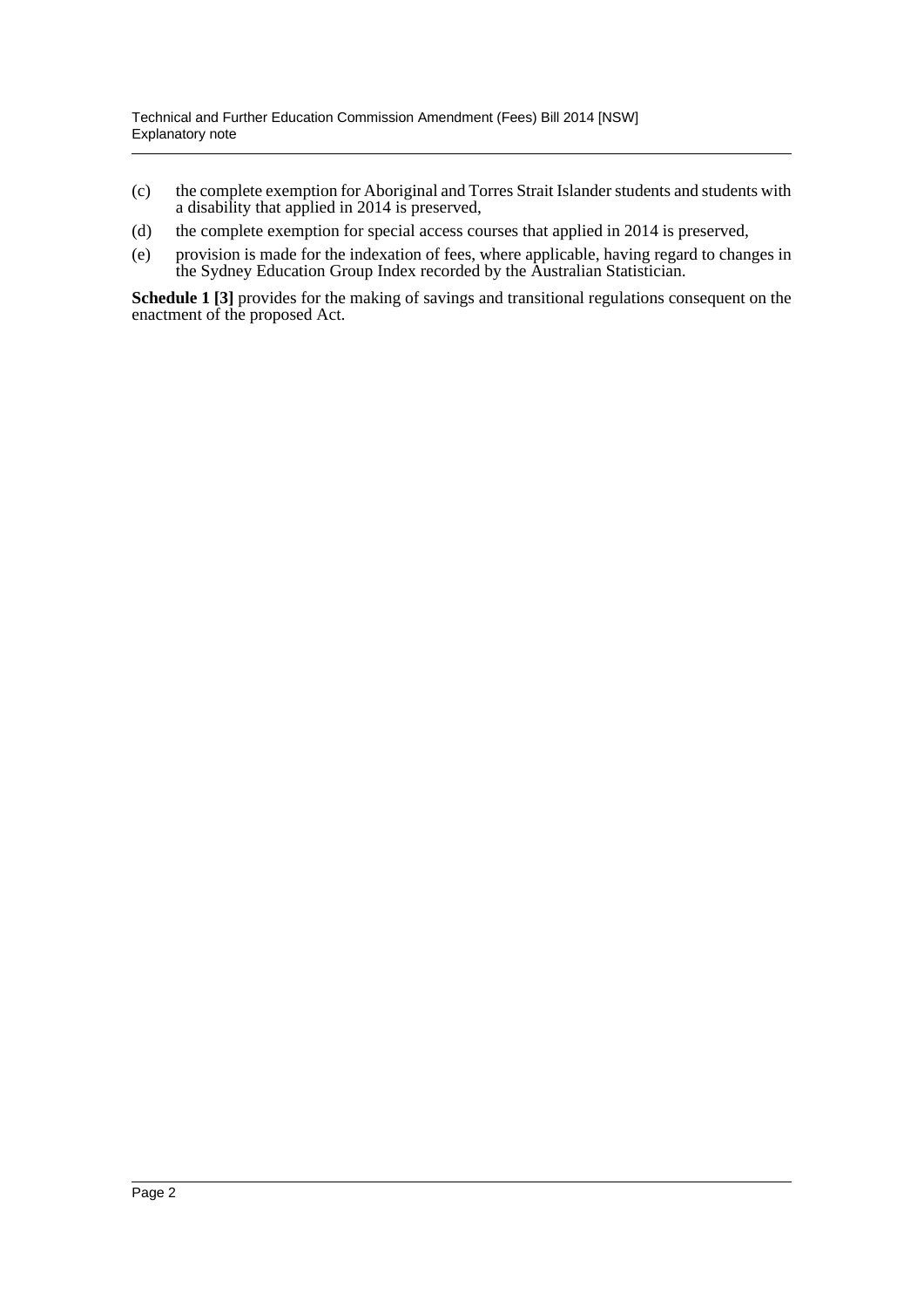Introduced by Mr J C Robertson, MP First print

Page



New South Wales

# **Technical and Further Education Commission Amendment (Fees) Bill 2014**

## **Contents**

|            | Name of Act                                                                |  |
|------------|----------------------------------------------------------------------------|--|
|            | 2 Commencement                                                             |  |
| Schedule 1 | Amendment of Technical and Further Education Commission Act 1990<br>No 118 |  |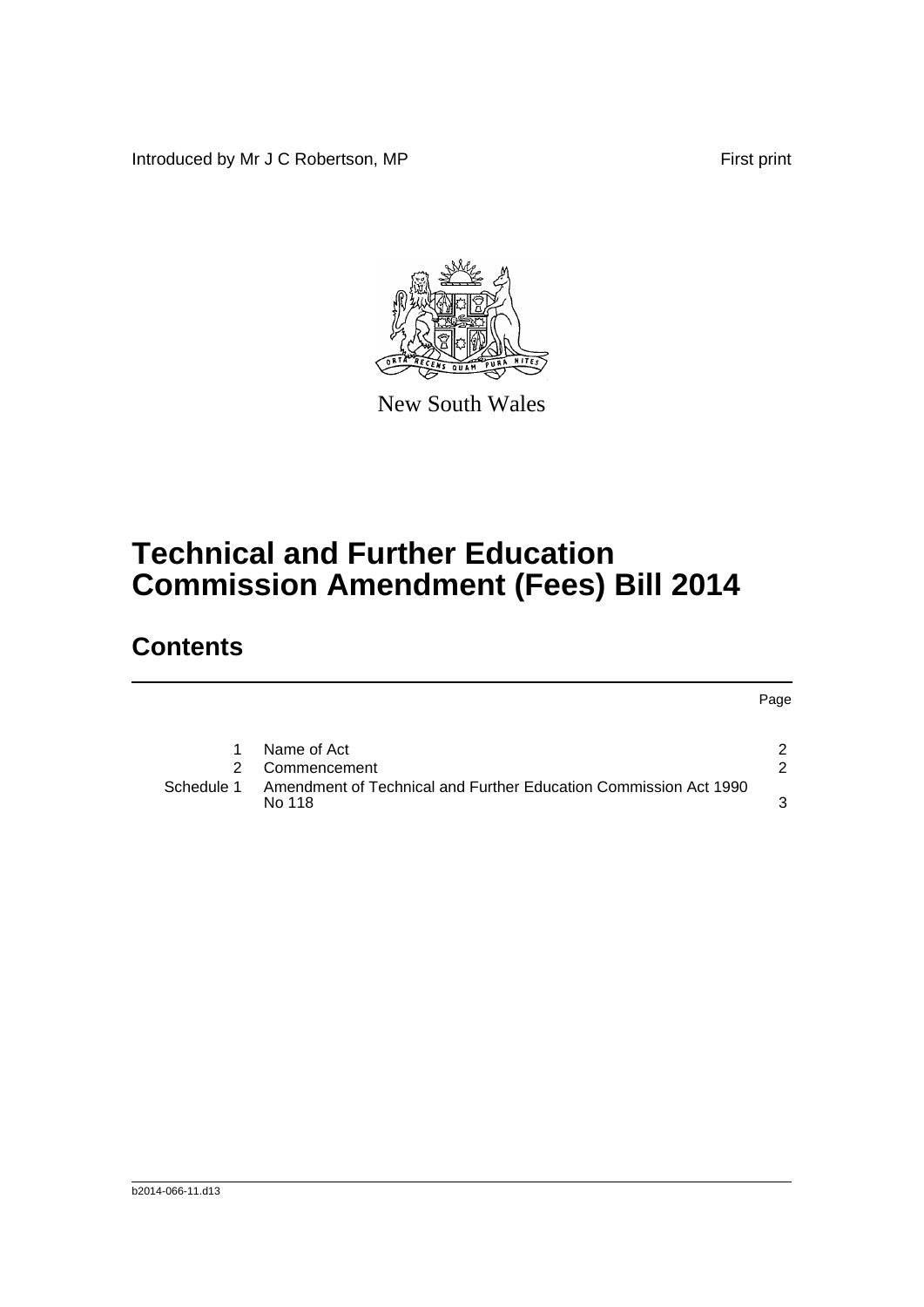

New South Wales

## **Technical and Further Education Commission Amendment (Fees) Bill 2014**

No , 2014

#### **A Bill for**

An Act to amend the *Technical and Further Education Commission Act 1990* to freeze the maximum fees chargeable by the Technical and Further Education Commission for its courses at their 2014 level, subject to indexation for inflation, and to preserve existing fee waivers, exemptions and concessions.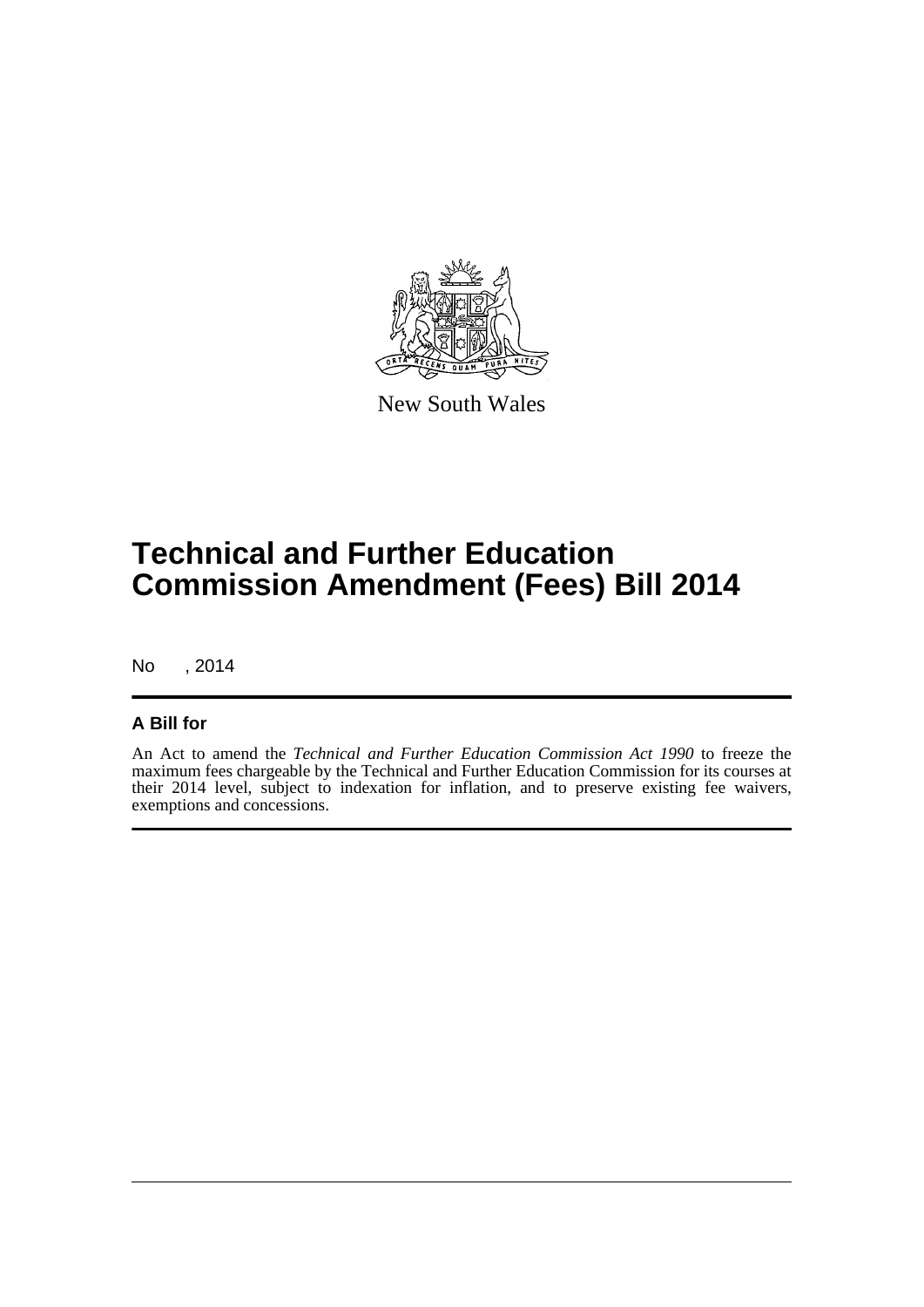<span id="page-4-1"></span><span id="page-4-0"></span>

| The Legislature of New South Wales enacts:                                               |   |
|------------------------------------------------------------------------------------------|---|
| Name of Act                                                                              | 2 |
| This Act is the Technical and Further Education Commission Amendment (Fees)<br>Act 2014. | 3 |
| Commencement<br>This Act commences on the date of assent to this Act.                    |   |
|                                                                                          | 6 |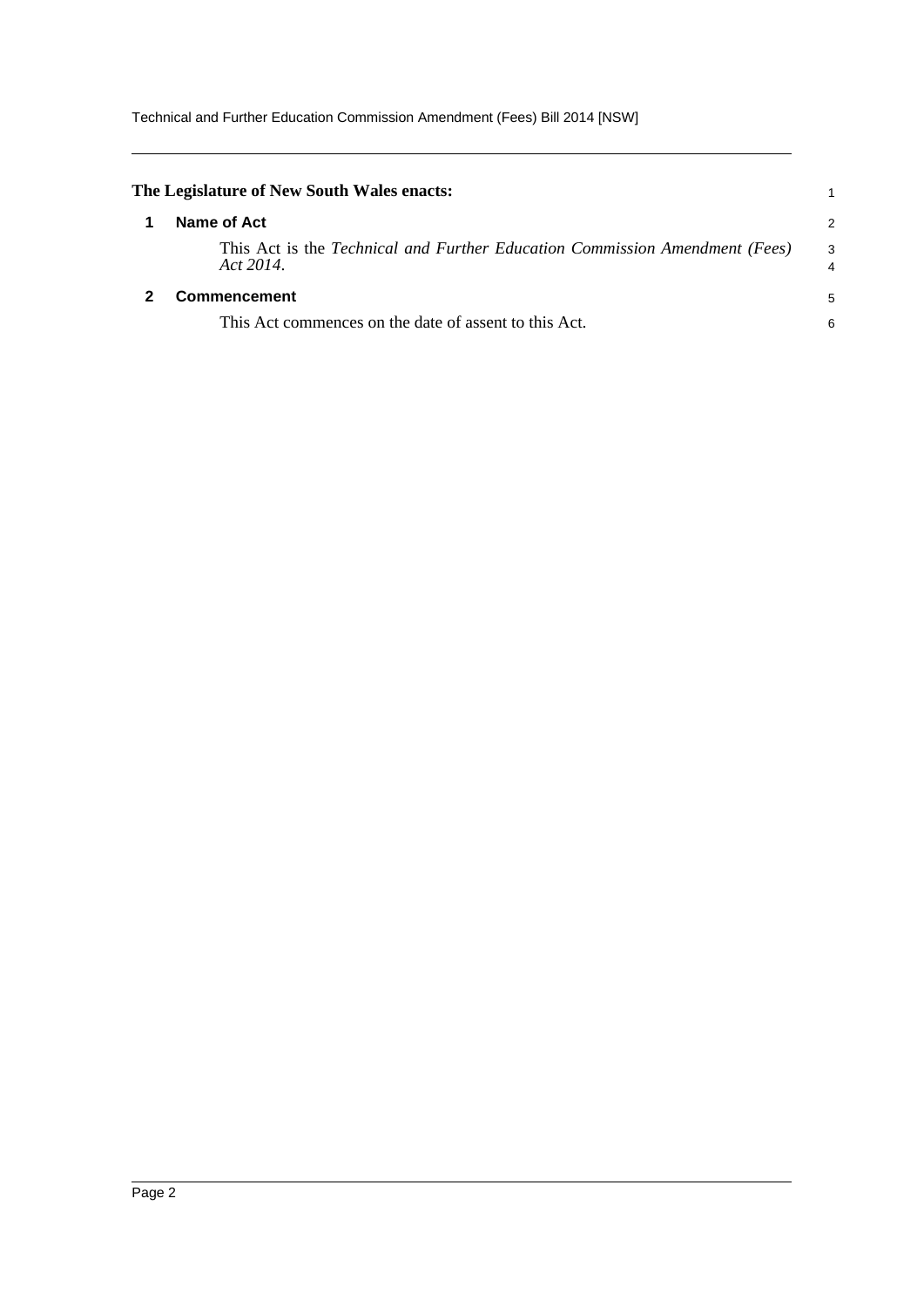<span id="page-5-0"></span>

|       | <b>Schedule 1</b>                      |                                                                                        | <b>Amendment of Technical and Further Education</b><br><b>Commission Act 1990 No 118</b>                                                                                                                                                                               | $\mathbf{1}$<br>2    |  |  |
|-------|----------------------------------------|----------------------------------------------------------------------------------------|------------------------------------------------------------------------------------------------------------------------------------------------------------------------------------------------------------------------------------------------------------------------|----------------------|--|--|
| [1]   |                                        |                                                                                        | <b>Section 7 Miscellaneous functions</b>                                                                                                                                                                                                                               | 3                    |  |  |
|       |                                        | Insert "subject to Part 7A," before "impose" in section 7 (1) (h).                     |                                                                                                                                                                                                                                                                        |                      |  |  |
| $[2]$ | Part 7A<br><b>Insert after Part 7:</b> |                                                                                        |                                                                                                                                                                                                                                                                        |                      |  |  |
|       |                                        |                                                                                        | Part 7A Maximum fees payable for courses                                                                                                                                                                                                                               | $\overline{7}$       |  |  |
|       | 29A                                    |                                                                                        | Fees for courses frozen at 2014 levels                                                                                                                                                                                                                                 | 8                    |  |  |
|       |                                        | (1)                                                                                    | Subject to this Part, the fees payable to undertake courses provided by the<br>TAFE Commission during 2015 or subsequently are not to exceed the<br>following fees, with adjustments for inflation as provided by this Part:                                           | 9<br>10<br>11        |  |  |
|       |                                        |                                                                                        | for an Advanced Diploma course—\$1,818 (for the whole year) or \$909<br>(a)<br>(for one semester or less),                                                                                                                                                             | 12<br>13             |  |  |
|       |                                        |                                                                                        | for a Diploma course— $$1,514$ (for the whole year) or \$757 (for one<br>(b)<br>semester or less),                                                                                                                                                                     | 14<br>15             |  |  |
|       |                                        |                                                                                        | for a Certificate IV course— $$1,140$ (for the whole year) or \$570 (for<br>(c)<br>one semester or less),                                                                                                                                                              | 16<br>17             |  |  |
|       |                                        |                                                                                        | for a Certificate III course—\$838 (for the whole year) or \$419 (for one<br>(d)<br>semester or less),                                                                                                                                                                 | 18<br>19             |  |  |
|       |                                        |                                                                                        | for a Certificate II course—\$534 (for the whole year) or \$267 (for one<br>(e)<br>semester or less),                                                                                                                                                                  | 20<br>21             |  |  |
|       |                                        |                                                                                        | (f)<br>for a Certificate I course—\$534 (for the whole year) or \$267 (for one<br>semester or less),                                                                                                                                                                   | 22<br>23             |  |  |
|       |                                        |                                                                                        | for a Statement or Short course—\$534 (for the whole year) or \$267 (for<br>(g)<br>one semester or less).                                                                                                                                                              | 24<br>25             |  |  |
|       |                                        | (2)                                                                                    | The fees payable to undertake any other course provided by the TAFE<br>Commission are not to exceed the fees payable, as at 1 July 2014, for the<br>nearest equivalent 2014 course, with adjustments for inflation as provided by<br>this Part.                        | 26<br>27<br>28<br>29 |  |  |
|       | 29B                                    |                                                                                        | Fees for courses undertaken by apprentices or trainees frozen at 2014 levels                                                                                                                                                                                           | 30                   |  |  |
|       |                                        | (1)                                                                                    | The fees payable by an apprentice or trainee to undertake a course provided by<br>the TAFE Commission are not to exceed \$506 (for the whole year) or \$253<br>(for an enrolment of one semester or less), with adjustments for inflation as<br>provided by this Part. | 31<br>32<br>33<br>34 |  |  |
|       |                                        | (2)                                                                                    | In this section:                                                                                                                                                                                                                                                       | 35                   |  |  |
|       |                                        |                                                                                        | <i>apprentice</i> and <i>trainee</i> have the same meanings as they have in the<br>Apprenticeship and Traineeship Act 2001.                                                                                                                                            | 36<br>37             |  |  |
|       | <b>29C</b>                             | Fees for courses undertaken by government benefits recipients frozen at 2014<br>levels |                                                                                                                                                                                                                                                                        |                      |  |  |
|       |                                        | (1)                                                                                    | The fees payable by a government benefits recipient to undertake a course<br>provided by the TAFE Commission are not to exceed \$106 (for the whole year<br>or for an enrolment of one semester or less), with adjustments for inflation as<br>provided by this Part.  | 40<br>41<br>42<br>43 |  |  |